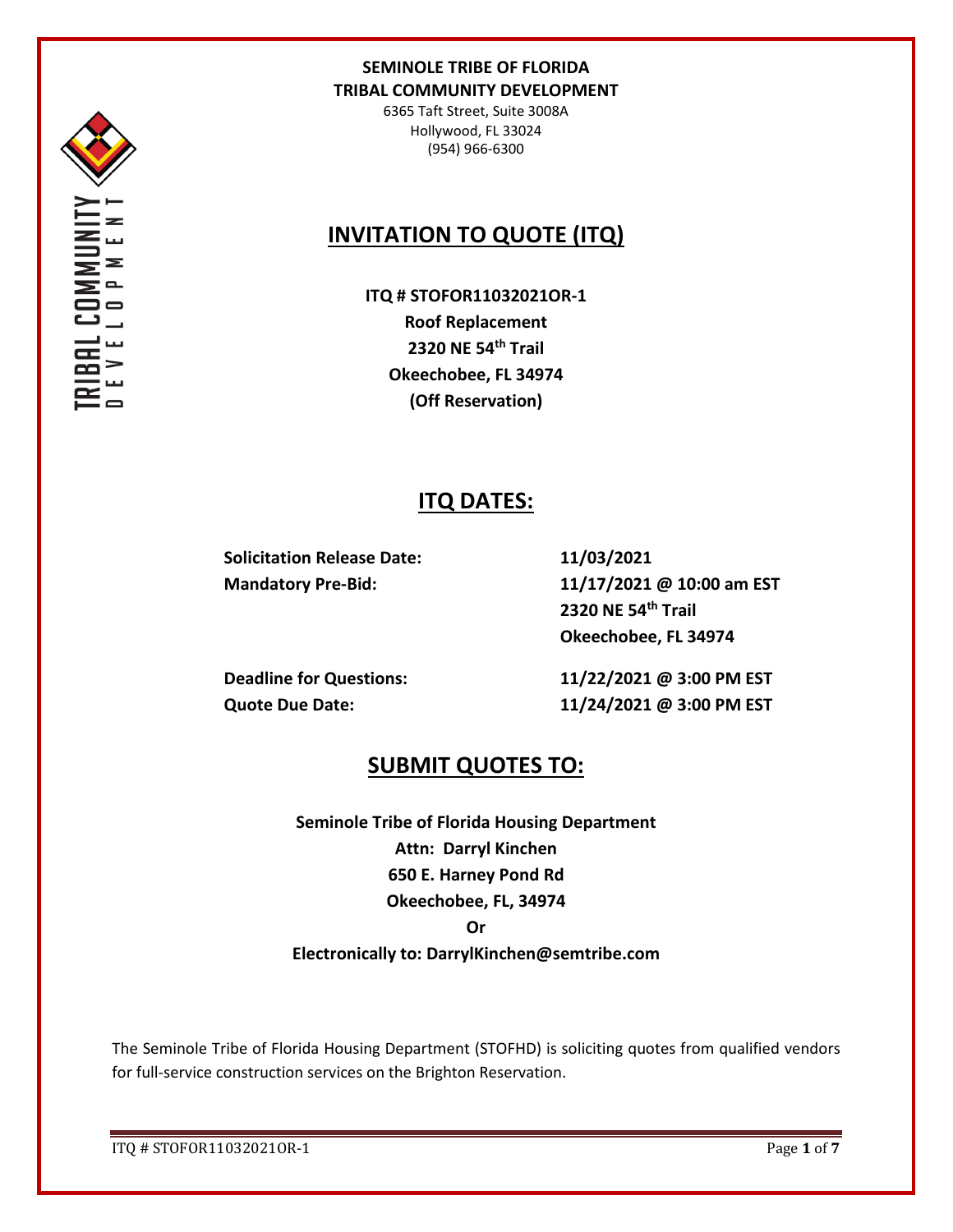6365 Taft Street, Suite 3008A Hollywood, FL 33024 (954) 966-6300

## **SECTION 1: INTRODUCTION AND INSTRUCTIONS**

#### **1.0 INTRODUCTION**

This ITQ provides prospective firms with sufficient information to enable them to prepare and submit quotes to the Seminole Tribe of Florida Housing Department (STOFHD) for The STOFHD is initiating this competitive ITQ to qualified Vendors who are in the business of providing General Contractor Services, capable of completing numerous job functions/services in a timely manner and therefore, seeks to enter into an Agreement with that Vendor.

#### **1.1 INSTRUCTIONS**

This Invitation To Quote (ITQ) contains the instructions governing the quotes to be submitted and the material to be included therein; as well as any mandatory requirements that must be met to be eligible for consideration. All requests for clarification and/or any additional questions regarding this ITQ must be submitted via email to: DarrylKinchen@semtribe.com

 Seminole Tribe of Florida Housing Department ATTN: **Darryl Kinchen**

 **650 E. Harney Pond Rd Okeechobee, FL, 34974**

A mandatory pre-bid meeting at the home is scheduled for **Wednesday, 11/17/2021 at 10:00 am**

**Only those emailed or sealed quotes received in this Brighton Housing Department office on or before the Due Date and time will be eligible for consideration. Any quote received after the Due Date and time, regardless of the method of delivery, will be discarded**.

The STOFHD hereby notifies all bidders that if your quote is selected, you will be required to enter into a formal contract with the Seminole Tribe of Florida for the services you are bidding. You will also be required to meet all company vendor, insurance and certification requirements.

The STOFHD reserves the right to reject any or all quotes, to waive formalities or informalities, and to award contract, either in whole or in part. The right is also reserved to select minority vendors and/or vendors with tribal member ownership.

All quotes submitted become the property of STOFHD upon receipt. The content of all quotes shall be kept confidential.

ITQ # STOFOR11032021OR-1 Page **2** of **7**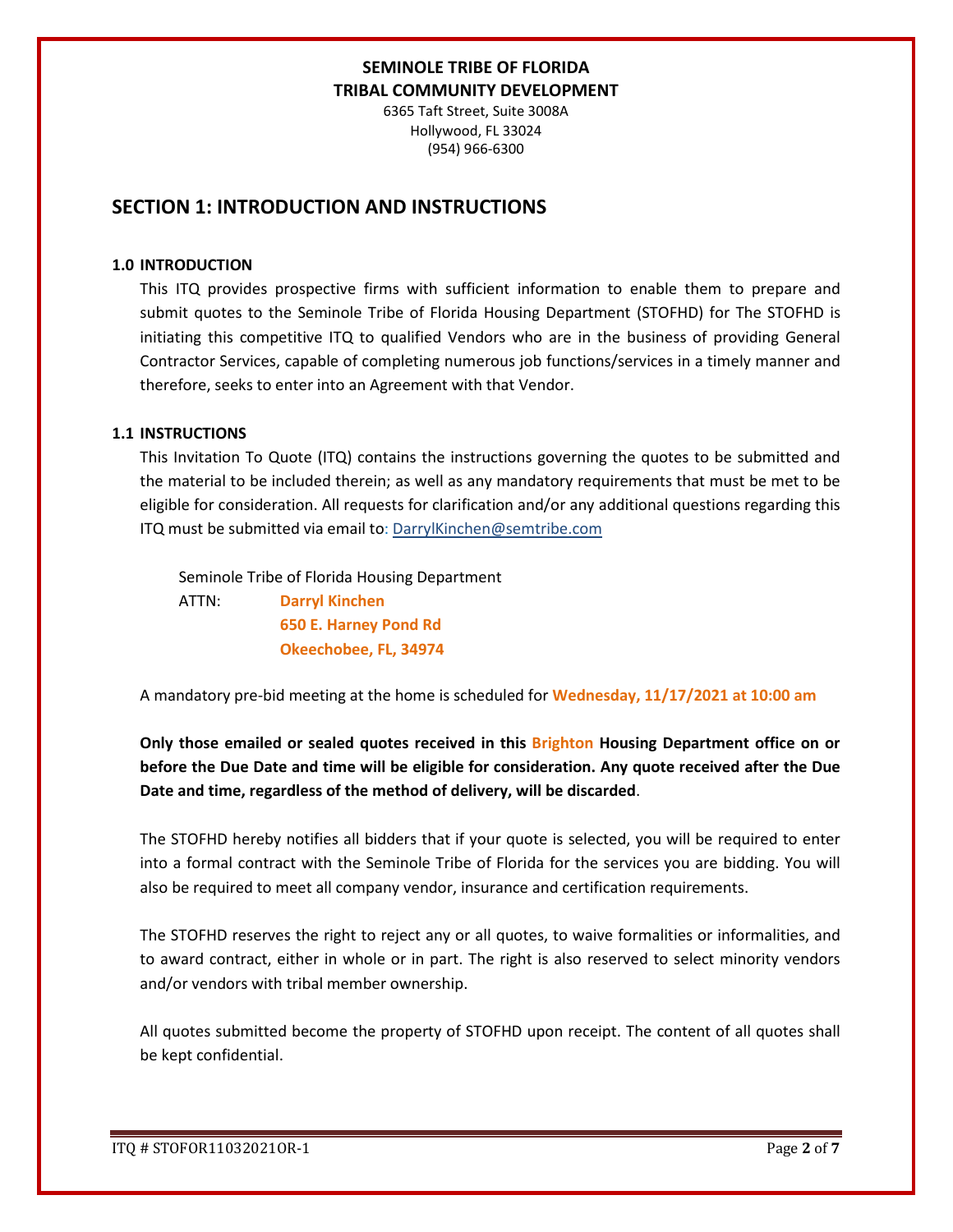6365 Taft Street, Suite 3008A Hollywood, FL 33024 (954) 966-6300

## **SECTION 2: GENERAL REQUIREMENTS**

### **2.0 OBJECTIVE**

The objective of this ITQ is to provide sufficient information to enable qualified Respondents to submit written quotes. This ITQ is neither a contractual offer nor a commitment to purchase any products or services. All information contained in the quote must be legible. Any and all corrections and or erasures must be initialed. **Each quote shall be signed in ink by an authorized representative of the respondent**. The contents of the quote submitted by the successful respondent of the ITQ may become part of the contract awarded as a result of this solicitation.

#### **2.1 SCOPE OF WORK (SOW)**

The Scope-of-Work ("SOW") contained in the Attachments describes the services expected for a Contractor to provide the STOFHD. Respondent must ensure that all such services contained in the SOW are provided for in every particular and shall meet or exceed the level of quality, availability, features, functionality, frequency, accuracy, and performance.

The silence of specifications or requirements as to any detail contained in this document or any of the attachments or exhibits, or the apparent omission from any specifications or requirements, or a detailed description concerning any point, shall be regarded as meaning that only the best commercial practices shall prevail and that only material and workmanship of the finest quality are to be used. All interpretations of the Scope of Work shall be made on the basis of this statement.

#### **2.3 NOTIFICATION**

Each respondent submitting a quote in response to this ITQ will be notified in writing as to acceptance or rejection of their quote. Release of notification letters should be within sixty (60) days of the quote submission date. STOFHD reserves the right to delay this action if it is deemed to be in the best interests of STOFHD.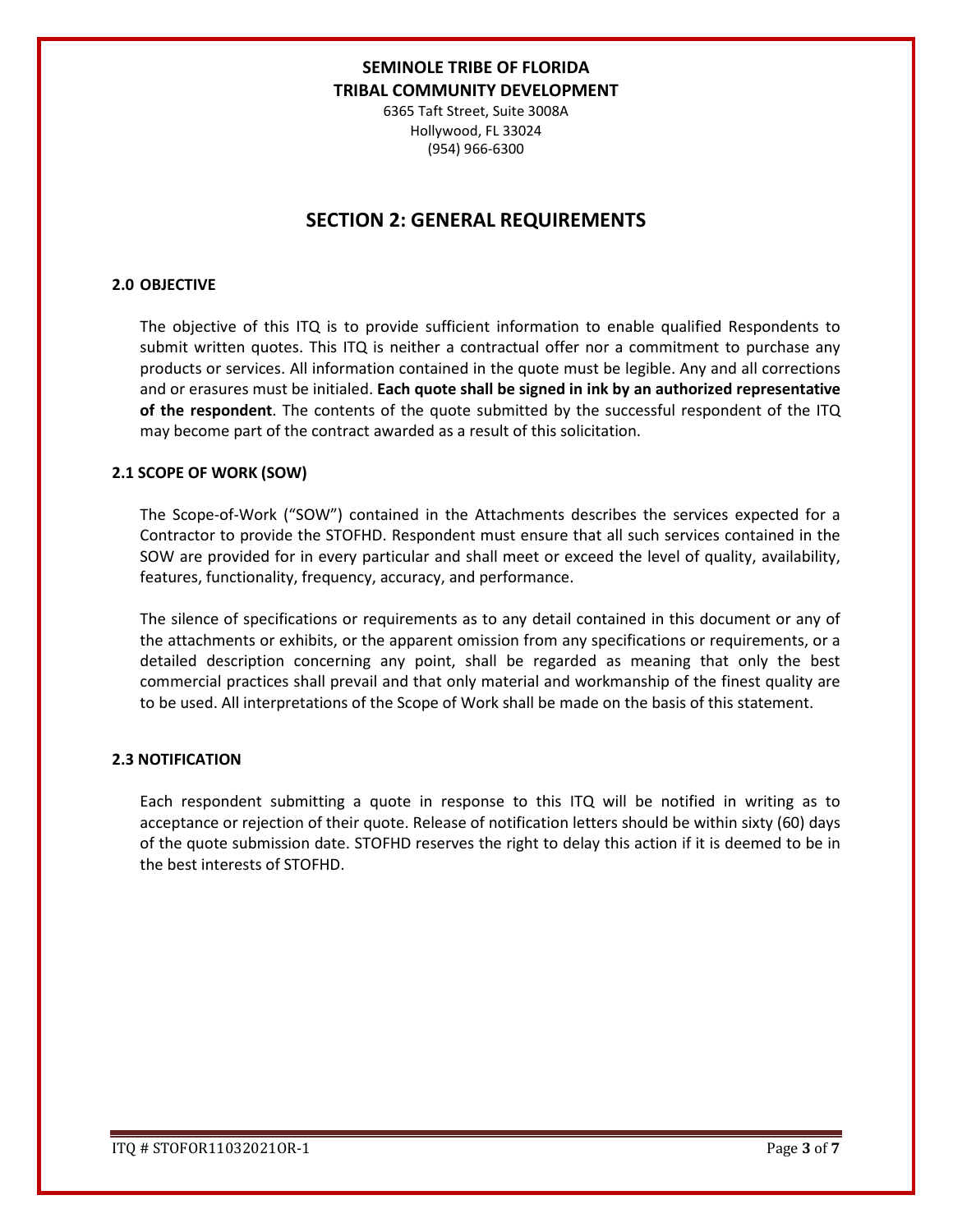6365 Taft Street, Suite 3008A Hollywood, FL 33024 (954) 966-6300

# **Housing Standardized Request for Repairs/Construction**

### **Bathroom:**

- All wood cabinets are required at all times, when like for like is stated if current cabinet is particle board, include in the bid the price to replace with all wood
- Dur-rock on walls in the shower or tub area
	- o All joints, corners and around windows must be sealed with red guard
	- o Extend the Dur-rock 2' on all sides beyond the shower or tub
- Shower floor mortar bed, no foam or any other products should be used
	- o Minimum 2-4% pre-slope
- Liner should be water tested for 24 hours
	- o Minimum 6 inches
- All floor tile should be slip/skid resistant
- Shower floor tile should be a maximum of 2x2 mesh
- Provide backing for all walls inside tub/shower area between 32" and 38"
- Faucets should be Kohler or Delta
- From shower diverter to shower head piping must be copper tubing and copper fittings o Secure the diverter and pipe fittings securely
- When tiling the walls extend 2 feet passed the shower or tub
- ADA bathroom the entire bathroom must be tile a minimum of 4 feet
- All toilets must be Kohler highline
- All exhaust must be vented through the roof or soffit
	- o The exhaust fan and light for the bathroom must be on the same switch
- All paint must be high gloss

#### **Kitchen:**

- All wood cabinets are required at all times, when like for like is stated if current cabinet is particle board, include in the bid the price to replace with all wood.
- All sinks should be deep double drop in sinks
- Faucets should be Delta with a pull out spray hose
- Moisture resistant (purple) drywall
- Cabinet screws should be a minimum of  $2\frac{1}{2}$  inches
	- o Efforts should be made to find a stud
- If drywall is removed from floor to ceiling, blocking must be provided for upper and lower cabinets

All microwave and kitchen hoods must be exhausted outside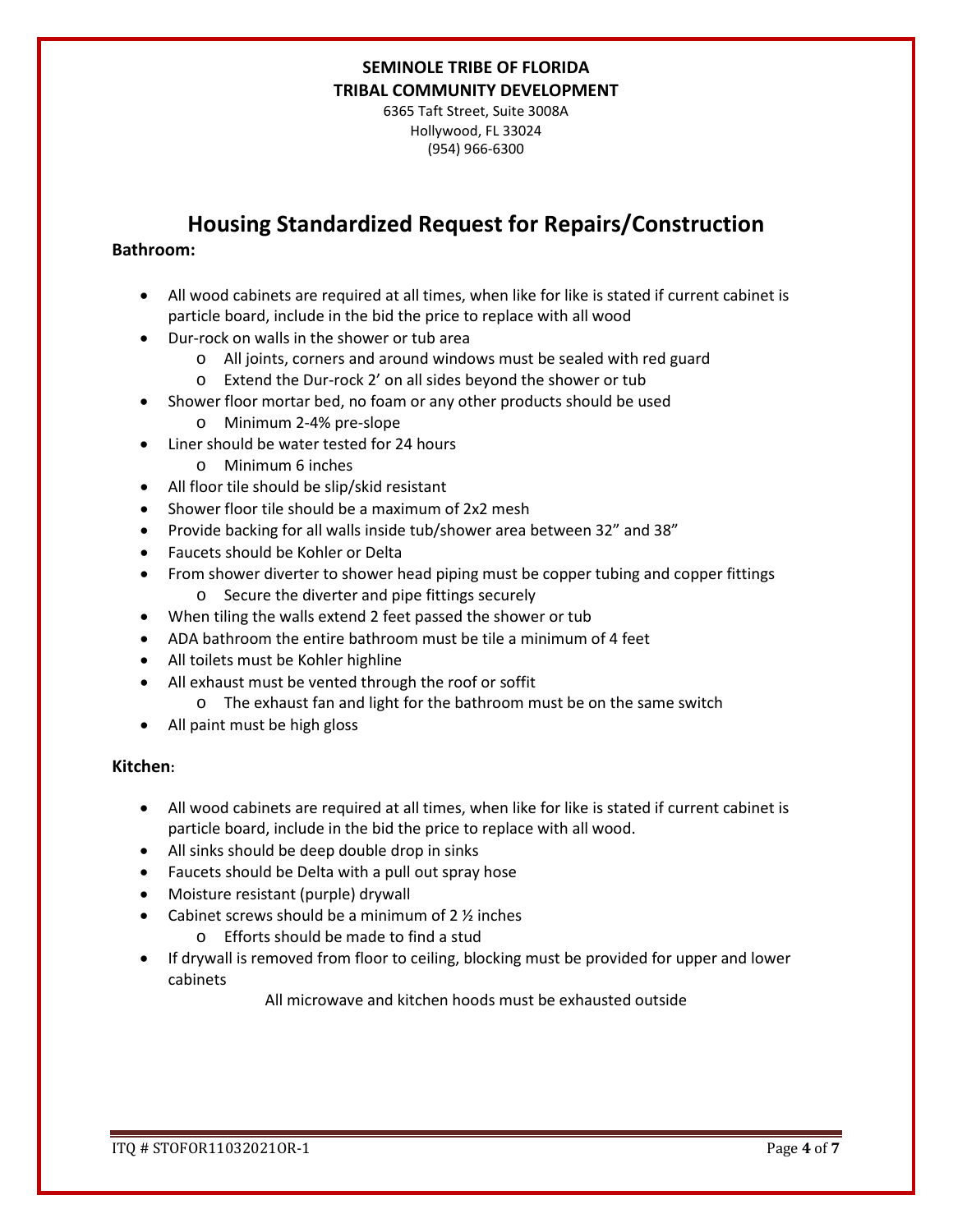6365 Taft Street, Suite 3008A Hollywood, FL 33024 (954) 966-6300

### **Mechanical/HVAC:**

- All AC units must be installed on a metal stand with a secondary pan and connect float switch
- A primary float switch must be installed and connected
- When replacing duct work all joints and seams must be taped and mastic
- All new HVAC units must be a minimum of 16 seer
- All flexible ducts must be a minimum of R8 R-value
- All disconnects should be the pull type non-fuse
- Rheem, Goodman, Night and Day units preferred
- Caulk around all AC vents
- Keyed lockout caps must be on all units

### **Water Heaters:**

- GE brand, replaced like for like gallon size
- Drain pan required
- TRV piped to the outside
- All water heaters should have a separate shut off switch
- New code required Energy conservation code chapter 4
- Heat traps are mandatory

### **General Notes:**

- Schedules must be submitted with all bids and updated any time there is a change
- Contractors are expected to work Monday-Friday, 8:00am-5:00pm unless otherwise specified by the project manager
- When installing new drywall in bedroom, living room etc., backing must be provided for TV's being mounted on the wall
- Place a chase and an outlet at the same area where backing is located
- Seal all recess lighting, caulk the lights to the ceiling
- Caulk around all exterior lights
- All exterior light fixtures must be LED
- Any penetration that are made through the wall to the exterior must be caulked or sealed
- Any new gutters must have leaf guard
- Any roof repairs/replacement must follow Miami-Dade standards